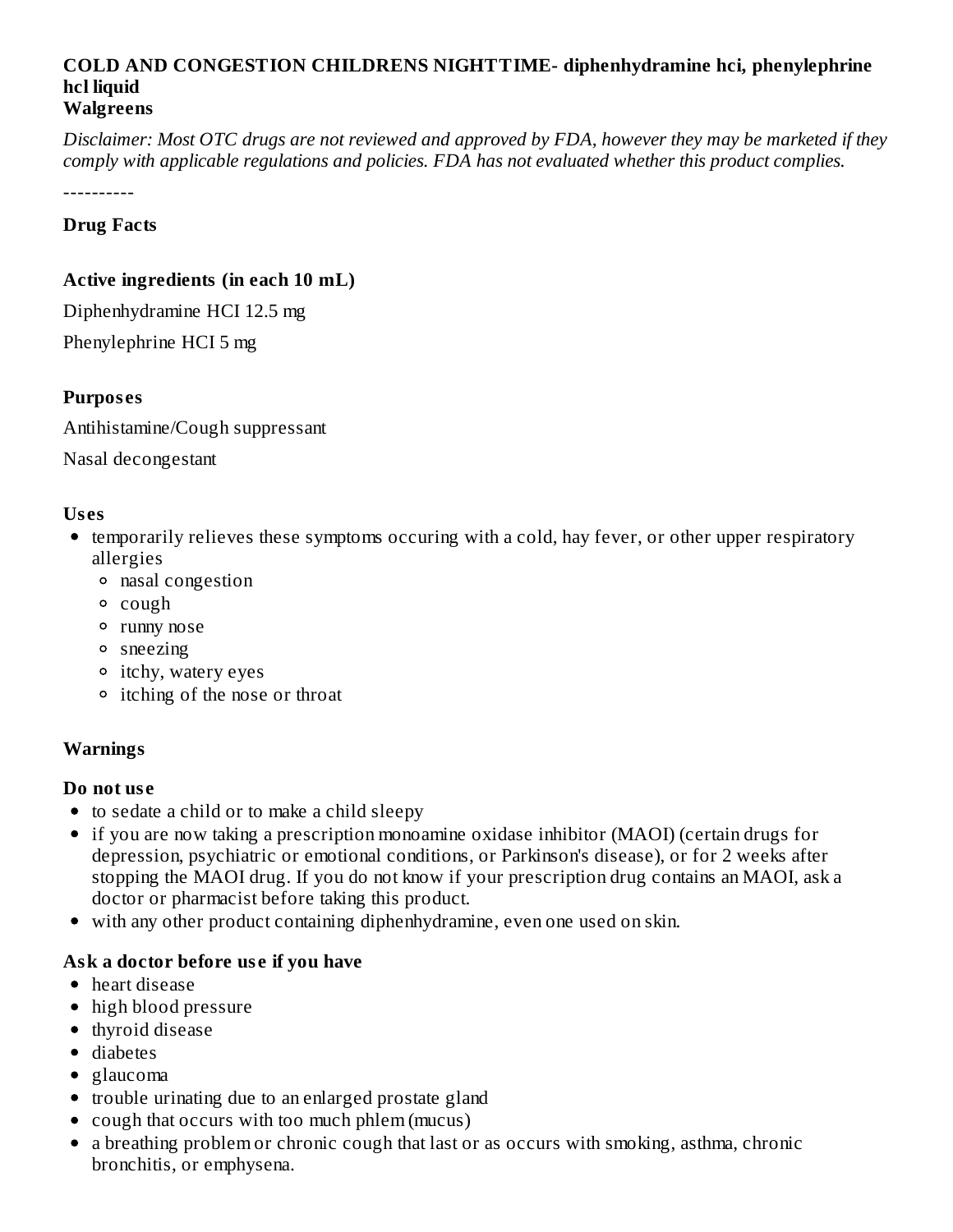### **Ask a doctor or pharmacist before us e if you are**

- taking any other oral nasal decongestant or stimulant
- taking sedatives or tranquilizers

# **When using this product**

- **do not us e more than directed**
- marked drowsiness may occur
- avoid alcoholic drinks
- alcohol, sedatives, and tranquilizers may increase drowsiness
- be careful when driving a motor vehicle or operating machinery
- excitability may occur, especially in children

# **Stop us e and ask a doctor if**

- you get nervous, dizzy or sleepless
- symptoms do not get better within 7 days or occur with a fever
- cough lasts more than 7 days, comes back, or is accompanied by a fever, rash, or persistent headache.

These could be signs of a serious condition.

# **If pregnant or breast-feeding,**

ask a health professional before use.

# **Keep out of reach of children.**

In case of overdose, get medical help or contact a Poison Control Center (1-800-222-1222) right away.

# **Directions**

- do not take more than 6 doses in any 24-hour period
- do not exceed recommended dosage
- measure only with dosing cup provided. Do not use any other dosing device.
- keep dosing cup with product
- $\bullet$  mL = milliliter

| age                                                       | dose                |  |  |
|-----------------------------------------------------------|---------------------|--|--|
| adults and children 12 years and over 20 mL every 4 hours |                     |  |  |
| children 6 to 11 years                                    | 10 mL every 4 hours |  |  |
| children under 6 years                                    | do not use          |  |  |
|                                                           |                     |  |  |

# **Other information**

- **each 10 mL contains:**sodium 6mg
- store at  $20-25$ °C (68-77°F)
- Do not refrigerate
- protect from light

# **Inactive ingredients**

acesulfame potassium anhydrous citric acid, EDTA disodium, FD&C blue #1, FD&C red # 40, flavor, maltitol, propylene glycol, purified water, sodium benzoate, trisodium citrate dihydrate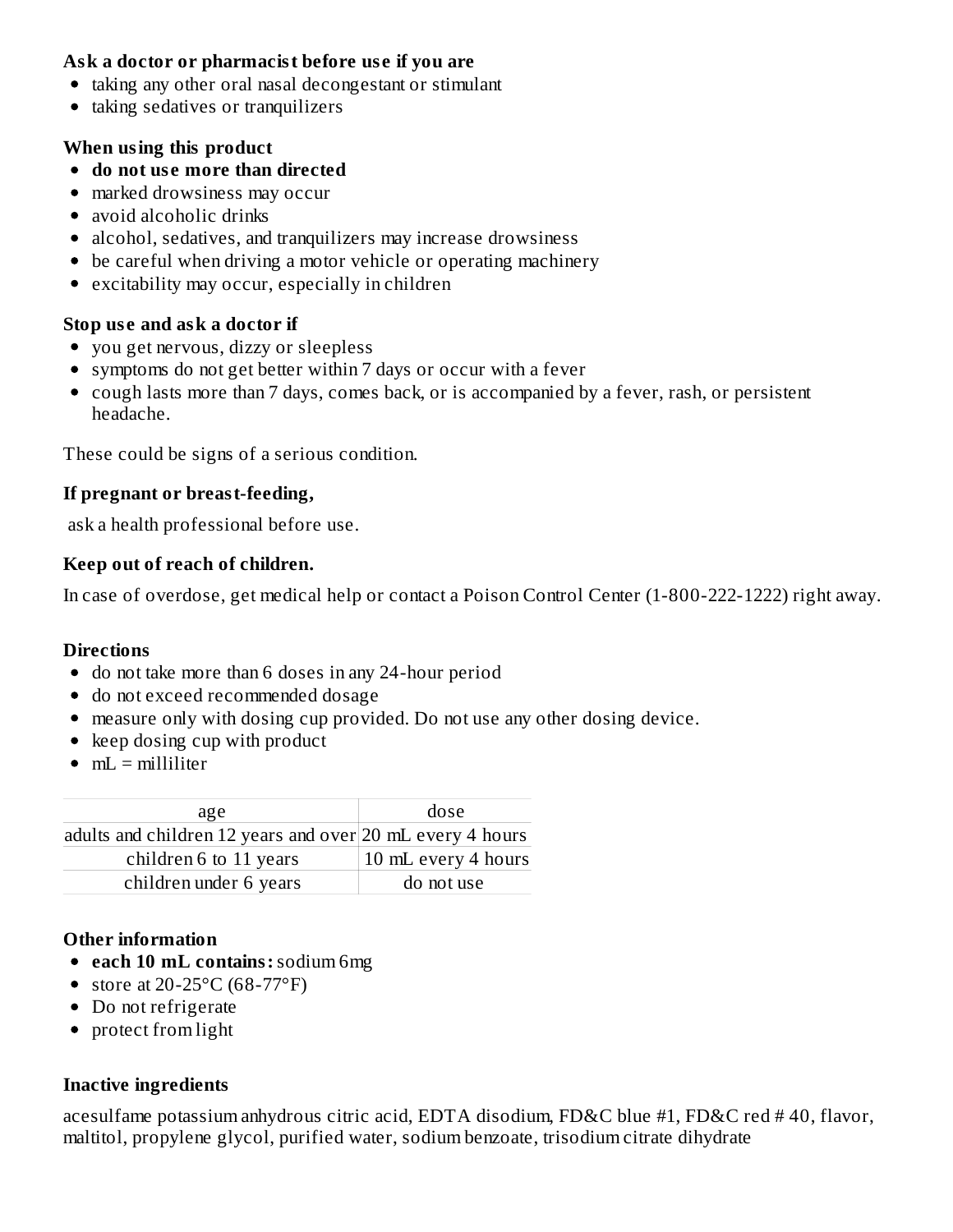### **Questions or comments?**

### Call **1-877-753-3935 Monday-Friday 9AM-5PM EST**

### **Principal Display Panel**

#### **children's**

### **COLD & CONGESTION**

DIPHENHYDRAMINE HCI 12.5 mg / ANTIHISTAMINE / COUGH SUPPRESSANT PHENYLEPHRINE HCI 5 mg / NASAL DECONGESTANT

Compare-to Children's Dimetapp® Nighttime Cold & Congestion active ingredients††

- Nighttime
- Alcohol Free  $\bullet$
- 6 years & older

FL OZ (mL)

GRAPE FLAVOR

### **TAMPER EVIDENT: DO NOT USE IF CARTON IS OPENED OR IF PRINTED SAFETY SEAL AROUND BOTTLE OR UNDER CAP IS BROKEN OR MISSING.**

### DISTRIBUTED BY : WALGREEN CO

200 WILMOT RD., DEERFIELD, IL 60015

walgreens.com

## **Package Label**



# **COLD AND CONGESTION CHILDRENS NIGHTTIME**

diphenhydramine hci, phenylephrine hcl liquid

**Product Information**